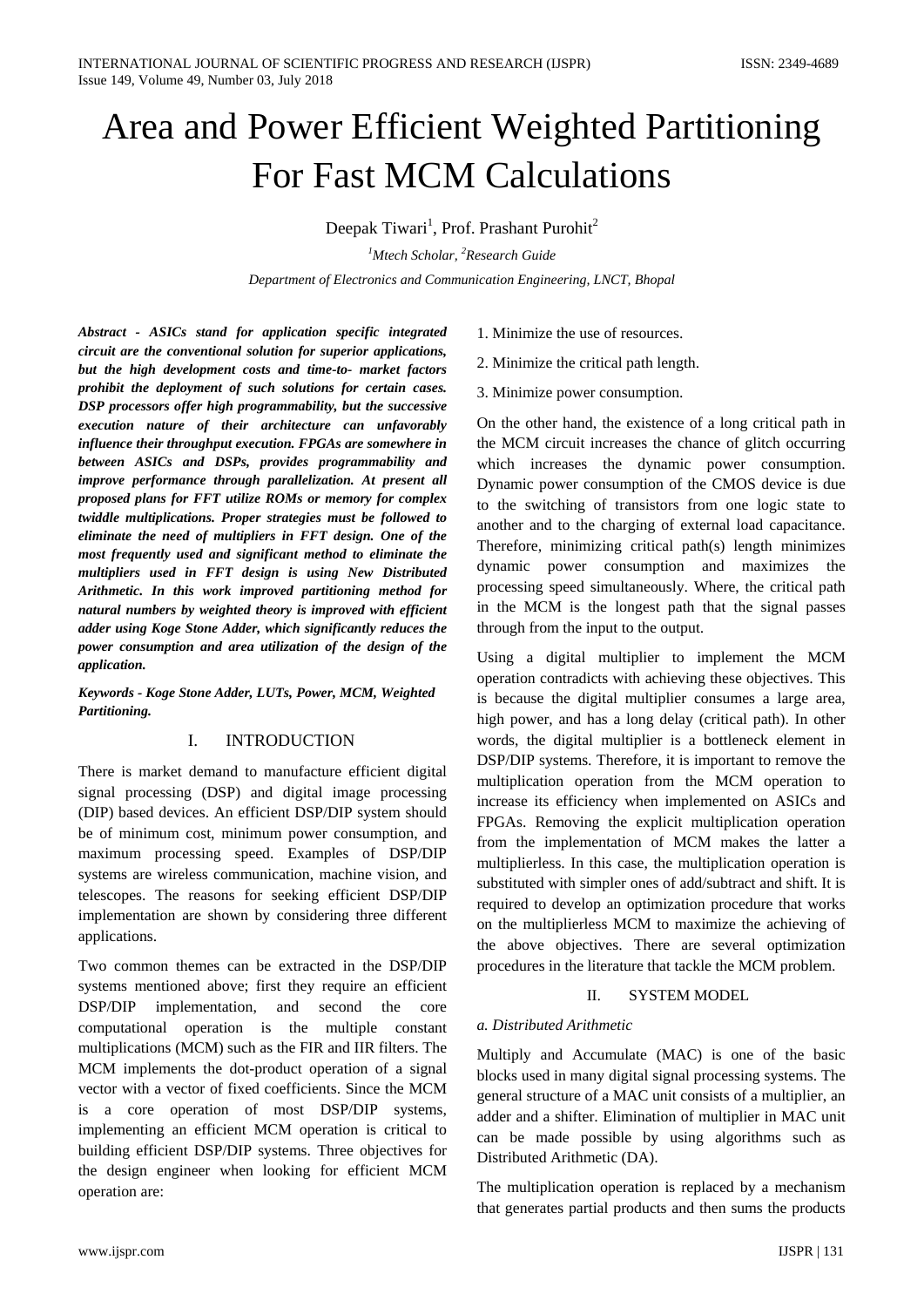together. The key difference between distributed arithmetic and standard multiplication is in the way the partial products are generated and added together. Since its introduction, distributed arithmetic has been widely adopted in many digital signal processing applications, including but not limited to digital filtering discrete cosine transform discrete Fourier transform .

A block diagram of the full table implementation is shown in Fig. 2.1.



Figure 2.1 Block diagram of a 4tap DA with full table.

The ability of distributed arithmetic to reduce a multiply operation into a series of shifts and additions yields great potential for implementing various DSP systems at a significantly reduced area. However, this reduction in area

comes at the cost of increased power and decreased throughput. This trade-off among area, throughput, and power has generated substantial research into making DAbased designs a more viable alternative to the standard multiply-accumulate designs for certain applications.

## *b. Multiplier Less Multiplication*

It also illustrates the advantage of removing the explicit multiplication operation even from a single multiplier. Assume an MCM with N coefficients,  $w_0$ ;  $\cdots$ ;  $w_{N-1}$ , and a signal variable  $x_n$  multiplies these coefficients, where the subscript n is the discrete time variable. Consider the multiplication of the coe-fficient w<sub>0</sub> by  $x_n$  given by w<sub>0</sub>x<sub>n</sub>. If the signal wordlength equals  $L = 4$  bit (assume binary representation) and the coefficient wordlength equals 3 bit, their binary multiplication is shown in Figure 2.2. The symbol  $x \le n, j$  represents the jth bit of the binary representation of xn, similarly for  $w<0, j$ . Each bit multiplication of the form  $w<0,i>x$  implemented using logical AND operation.

|             |                |                                     | X <sub>n,3</sub>                    | $X_{\le n,2}$                                        | $X_{\leq n,1>}$                     | X <sub>n,0</sub> |
|-------------|----------------|-------------------------------------|-------------------------------------|------------------------------------------------------|-------------------------------------|------------------|
|             |                |                                     |                                     | W <sub>0,2</sub>                                     | W <sub>0,1&gt;</sub>                | W <sub>0,0</sub> |
|             |                |                                     | W <sub>0,0</sub> > X <sub>n,3</sub> | W <sub>0,0</sub> > X <sub><n,2< sub=""></n,2<></sub> | W <sub>0,0</sub> > X <sub>n,1</sub> | $W0,0 > \chi$    |
|             |                | W <sub>0,1</sub> > X <sub>n,3</sub> | W <sub>0,1</sub> > X <sub>n,2</sub> | W <sub>0,1</sub> > X <sub>n,1</sub>                  | W <sub>0,1</sub> > X <sub>n,0</sub> |                  |
| $_{\oplus}$ | $W0,2 > Xn,3$  | $W0,2 > Xn,2$                       | W <sub>0,2</sub> > X <sub>n,1</sub> | W <sub>0,2</sub> > X <sub><n,0< sub=""></n,0<></sub> |                                     |                  |
| Cout        | O <sub>5</sub> | $O_4$                               | $O_3$                               | O <sub>2</sub>                                       | 01                                  | $O_0$            |

Figure 2.2 Illustration of binary multiplication of  $w_0$  with  $x_n$ .

In figure 2.2 w<sub>0</sub> wordlength equals  $L = 3$  bits and  $x_n$ wordlength equals L = 4 bits. The symbol  $\oplus$  is the logical exclusive OR operation.

The MCM is found in most computationally intensive DSP/DIP such as FIR lters, IIR filters, correlators, DSP transforms, edge detection, etc. Therefore implementing an efficient MCM operation is a major concern in the design of low cost, high-speed, and low-power DSP/DIP systems. To solve the multiplier problem, the MCM is designed to be a multiplication free (multiplierless) by substituting the explicit multiplication with operations of shift and add/subtract.

## III. PROPOSED METHODOLOGY

To solve the multiplier problem and to perform high speed execution of multiplication operation this work presents a FPGA implementation of Fast MCM Calculations using area and power efficient weighted partitioning algorithm. Figure 3.1 shows the top module of proposed work implemented in Xilinx 13.1 design suite. Let an unweighted diagram G with V vertices and E edges and given a number k, the Graph Partitioning issue is to isolate the V vertices into k parts to such an extent that the quantity of edges interfacing vertices in various parts is optimized given the condition that each part contains generally a similar number of vertices. If the graph is weighted, i.e. the vertices and edges have weights associated with them; the problem requires the sum of the weights of the edges connecting vertices in different parts to be minimized given the condition that the sum of the weights of the vertices in each part is roughly the same.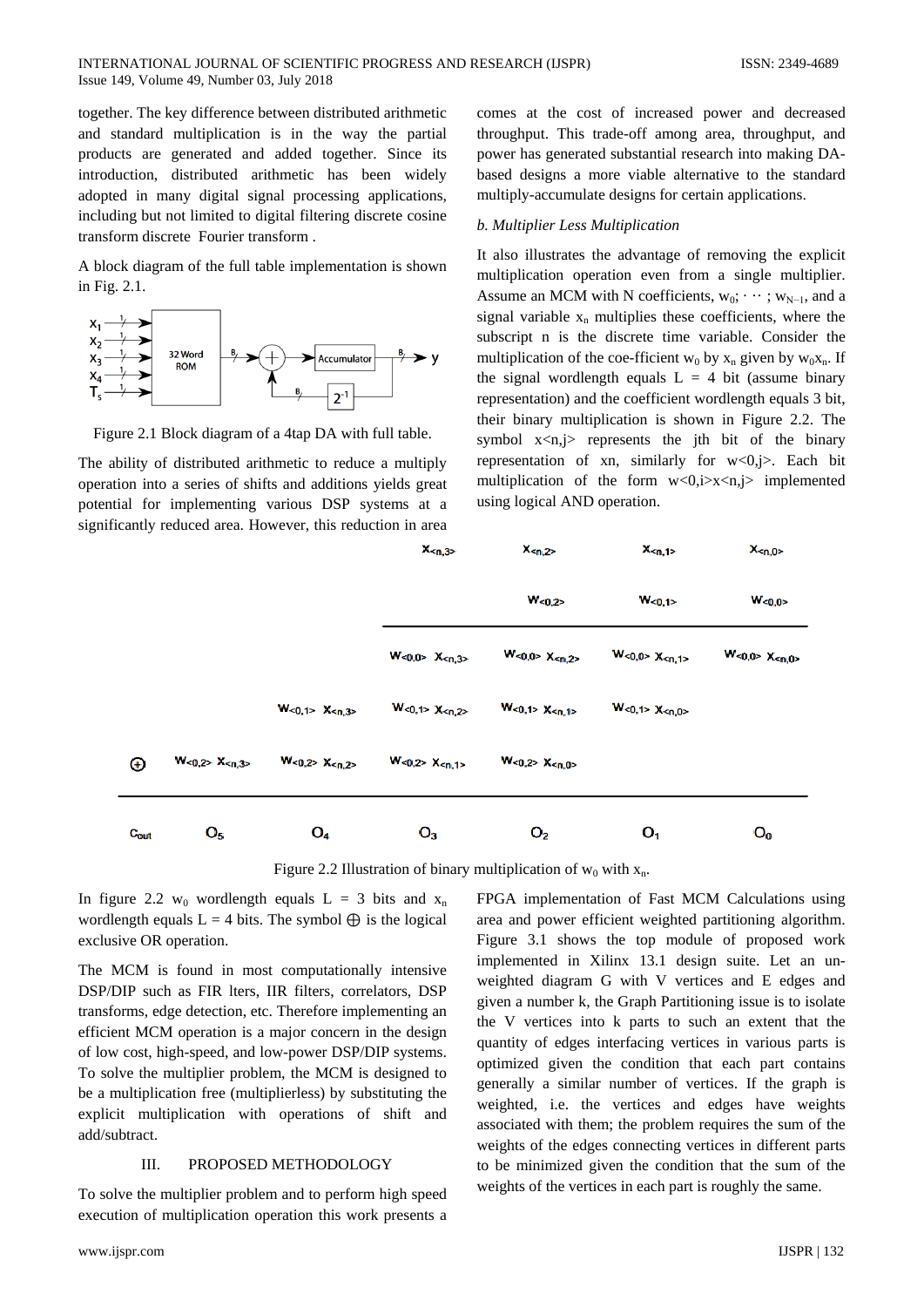



Fig.3.2 Sub-modules of Proposed Architecture

Figure 3.1 Top Module of the Proposed Architecture



Figure 3.3 Propose Koge Stone Adder RTL Schematic.

The issue can be mnimized into that of division where the graph is split into two sections and after that each part is additionally cut up utilizing a similar methodology recursively.

Figure 3.3 demonstrate the usage of Kogge-stone adder. It can be arranged a parallel prefix adder since generate and the propagate signals are pre figured. In a tree-based adder, carries are created in tree and fast calculation is achieved to the detriment of expanded zone and power. The main advantage of this design is that the carry tree reduces the logic depth of the adder by essentially generating the carries in parallel.

The important advantage of using KSA is its mutual exclusive nature. If an fault is detected in the one-portion of the carry tree, the other half can be used to register the conveys for both the even and odd carries.

Figure 3.2 Show the sub module of proposed method and Figure 3.3 shows the RTL Schematic of proposed Koge Stone Adder.

## IV. SIMULATION RESULTS

Simulation and results analysis of proposed algorithm has carried out in Xilinx ISIM simulator. The performance of proposed work has been evaluated based on following simulation parameters such as are in terms of number of number of slice registers and LUTs. Power dissipation in proposed design has calculated in Xilinx Xpower analyzer and delay of circuit in ns. The parameters are calculated based on simulation of proposed design in Xilinx and results are compared with existing results. Simulation screen of XILINX Project View GUI with Device Utilization Summary has shown in Figure 4.1.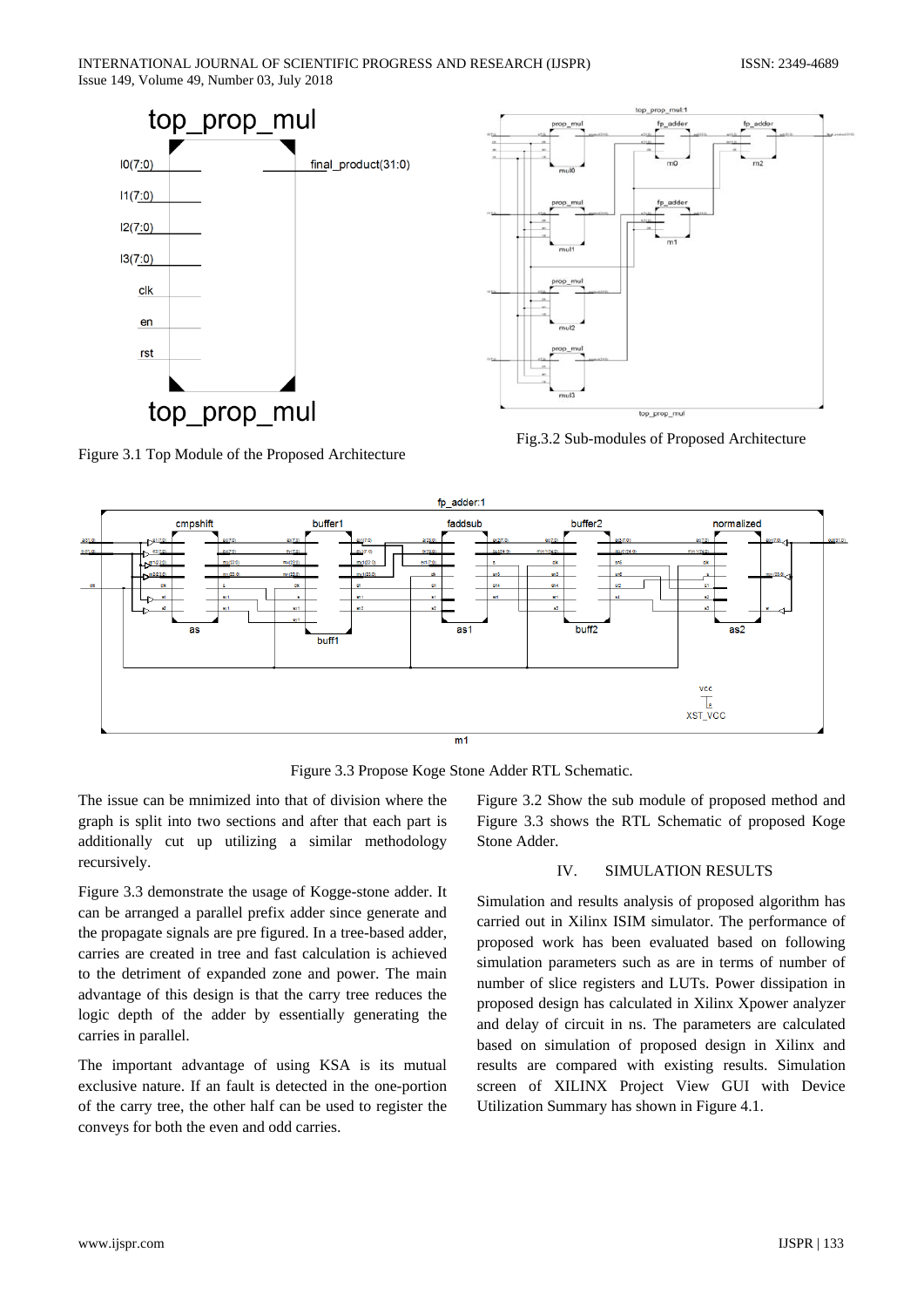|                                          | Eile Edit View Project Source Process Tools Window                                 |      | Lavout Help                                                              |  |                                                                     |                           |                                   |              |                       |                                           |                               | $  \approx$                              |
|------------------------------------------|------------------------------------------------------------------------------------|------|--------------------------------------------------------------------------|--|---------------------------------------------------------------------|---------------------------|-----------------------------------|--------------|-----------------------|-------------------------------------------|-------------------------------|------------------------------------------|
|                                          | 口之日印度<br>3602000<br>$\rightarrow$                                                  |      | $\boxtimes \boxtimes \boxtimes \boxtimes \boxtimes$                      |  | 后日ⅢB AR ▶∑ <del>?</del> ?                                           |                           |                                   |              |                       |                                           |                               |                                          |
| Design                                   | $H \Box B \times$                                                                  |      | <b>E-Design Overview</b>                                                 |  |                                                                     |                           | top_prop_mul Project Status       |              |                       |                                           |                               |                                          |
|                                          | View: @ 10 Implementation @ 8 Simulation                                           |      | Summary<br>m<br><b>IOB</b> Properties<br>n                               |  | <b>Project File:</b>                                                | Weighted New.xise         | <b>Parser Errors:</b>             |              |                       | <b>No Errors</b>                          |                               |                                          |
| Hierarchy<br>€                           |                                                                                    | G    | <b>Module Level Utilization</b><br>le i                                  |  | <b>Module Name:</b><br><b>Implementation State:</b><br>top_prop_mul |                           |                                   |              | Placed and Routed     |                                           |                               |                                          |
| 石                                        | Weighted New<br>□ (Xc7v285t-3ffq1157                                               | ⊝    | n<br><b>Timing Constraints</b><br><b>Pinout Report</b><br>n              |  | <b>Target Device:</b>                                               | xc7v285t-3ffg1157         | • Errors:                         |              |                       | No Errors                                 |                               |                                          |
| $\frac{\pi}{\pi}$                        | <b>E</b> View top prop mul (top prop mul.v)                                        | Ç5   | Clock Report                                                             |  | <b>Product Version:</b>                                             | <b>ISE 13.1</b>           | • Warnings:                       |              |                       | 173 Warnings (173 new)                    |                               |                                          |
|                                          | mul0 - prop_mul (prop_mul.v)                                                       | una. | Static Timing                                                            |  | <b>Design Goal:</b>                                                 | <b>Balanced</b>           | <b>• Routing Results:</b>         |              |                       |                                           | All Signals Completely Routed |                                          |
| £                                        | $\sqrt{}$ m1 - ROM_0 (ROM_0.v)<br>ल<br>m2 - ROM 1 (ROM 1.v)                        | 爼    | Errors and Warnings<br>Parser Messages                                   |  | <b>Design Strategy:</b>                                             | Xilinx Default (unlocked) |                                   |              | • Timing Constraints: | All Constraints Met                       |                               |                                          |
| Ø                                        | ऒ<br>m3 - ROM_2 (ROM_2.v)                                                          | 凸    | n<br><b>Synthesis Messages</b>                                           |  | <b>Environment:</b>                                                 | <b>System Settings</b>    | • Final Timing Score:             |              |                       | 0 (Timing Report)                         |                               |                                          |
| J.                                       | ल<br>m4 - ROM 3 (ROM 3.v)                                                          |      | <b>Translation Messages</b><br>n<br><b>Map Messages</b>                  |  |                                                                     |                           |                                   |              |                       |                                           |                               |                                          |
|                                          | जि<br>mm3 - ROM 4 (ROM 4.v)<br>ाज<br>mm4 - ROM_5 (ROM_5.v)                         |      | Ð<br>n<br><b>Place and Route Messages</b>                                |  |                                                                     |                           |                                   |              |                       |                                           |                               |                                          |
|                                          | M<br>m5 - addr dec (addr dec.v)                                                    |      | <b>Timing Messages</b><br>n                                              |  |                                                                     |                           | <b>Device Utilization Summary</b> |              |                       | <b>Used Available Utilization Note(s)</b> | E1                            |                                          |
|                                          | $m6 - C$ ROM (C ROM.v)<br>l٧l<br>$m$ 7 - mux0 (mux0.v)                             |      | <b>Bitgen Messages</b><br>All Implementation Messages<br>Ð               |  | <b>Slice Logic Utilization</b><br>Number of Slice Registers         |                           |                                   | 609          | 357,600               | 1%                                        |                               |                                          |
|                                          | l٧Ì<br>由                                                                           |      | <b>E-Detailed Reports</b>                                                |  |                                                                     |                           |                                   | 606          |                       |                                           |                               |                                          |
| Synthesis Report<br>No Processes Running |                                                                                    |      |                                                                          |  | Number used as Flip Flops<br>Number used as Latches                 |                           |                                   | $\bullet$    |                       |                                           |                               |                                          |
|                                          | No single design module is selected.                                               |      | 目<br><b>Translation Report</b><br><b>Map Report</b><br>n                 |  | Number used as Latch-thrus                                          |                           |                                   | $\circ$      |                       |                                           |                               |                                          |
| 號                                        | 由多<br><b>Design Utilities</b>                                                      |      | n<br><b>Place and Route Report</b>                                       |  | Number used as AND/OR logics                                        |                           |                                   | 3            |                       |                                           |                               |                                          |
| 乳                                        |                                                                                    |      | <b>Design Properties</b>                                                 |  | Number of Slice LUTs                                                |                           |                                   | 3,776        | 178,800               | 2%                                        |                               |                                          |
|                                          |                                                                                    |      | Enable Message Filtering                                                 |  | Number used as logic                                                |                           |                                   | 3,733        | 178,800               | 2%                                        |                               |                                          |
|                                          |                                                                                    |      | <b>Optional Design Summary Contents</b><br><b>Fill</b> Show Clock Report |  | Number using O6 output only                                         |                           |                                   | 3.558        |                       |                                           |                               |                                          |
|                                          |                                                                                    |      | Show Failing Constraints                                                 |  | Number using O5 output only                                         |                           |                                   | 10           |                       |                                           |                               |                                          |
|                                          |                                                                                    |      | Show Warnings<br><b>Show Errors</b>                                      |  | Number using O5 and O6                                              |                           |                                   | 165          |                       |                                           |                               |                                          |
|                                          |                                                                                    |      |                                                                          |  | Number used as ROM                                                  |                           |                                   | $\mathbf{o}$ |                       |                                           |                               |                                          |
|                                          |                                                                                    |      |                                                                          |  | Number used as Memory                                               |                           |                                   | 39           | 55,600                | 1%                                        |                               |                                          |
|                                          |                                                                                    |      |                                                                          |  | Number used as Dual Port RAM                                        |                           |                                   | $\circ$      |                       |                                           |                               |                                          |
| 15E                                      | <b>The Files In</b><br><sub>■</sub> Design<br>Libraries<br>Start                   | 15E  | $\Sigma$<br><b>ISE Design Suite InfoCenter</b>                           |  | <b>Design Summary</b>                                               |                           | top prop mul.syr                  | $\Box$       |                       |                                           |                               |                                          |
|                                          | Console                                                                            |      |                                                                          |  |                                                                     |                           |                                   |              |                       |                                           |                               | $\leftrightarrow$ $\Box$ $\Box$ $\times$ |
|                                          | Launching: "XPower Analyzer"                                                       |      |                                                                          |  |                                                                     |                           |                                   |              |                       |                                           |                               |                                          |
|                                          |                                                                                    |      |                                                                          |  |                                                                     |                           |                                   |              |                       |                                           |                               |                                          |
|                                          | Process "XPower Analyzer" launched successfully                                    |      |                                                                          |  |                                                                     |                           |                                   |              |                       |                                           |                               |                                          |
| $\leftarrow$                             | m                                                                                  |      |                                                                          |  |                                                                     |                           |                                   |              |                       |                                           |                               |                                          |
|                                          | <b>O</b> Errors<br><b>A</b> Warnings<br><b>26</b> Find in Files Results<br>Console |      |                                                                          |  |                                                                     |                           |                                   |              |                       |                                           |                               |                                          |
|                                          |                                                                                    |      |                                                                          |  |                                                                     |                           |                                   |              |                       |                                           |                               |                                          |
|                                          |                                                                                    |      |                                                                          |  |                                                                     |                           |                                   |              |                       |                                           |                               |                                          |

Figure 4.1 XILINX Project View GUI with Device Utilization Summary.

The Performance Comparison among Previous and Proposed Architectures are shown in Table 4.1. The summary of power utilization on Xilinx Xpower analyzer screen is shown in figure 4.2.



Figure 4.3 XILINX XPower Analyzer - Power Utilization.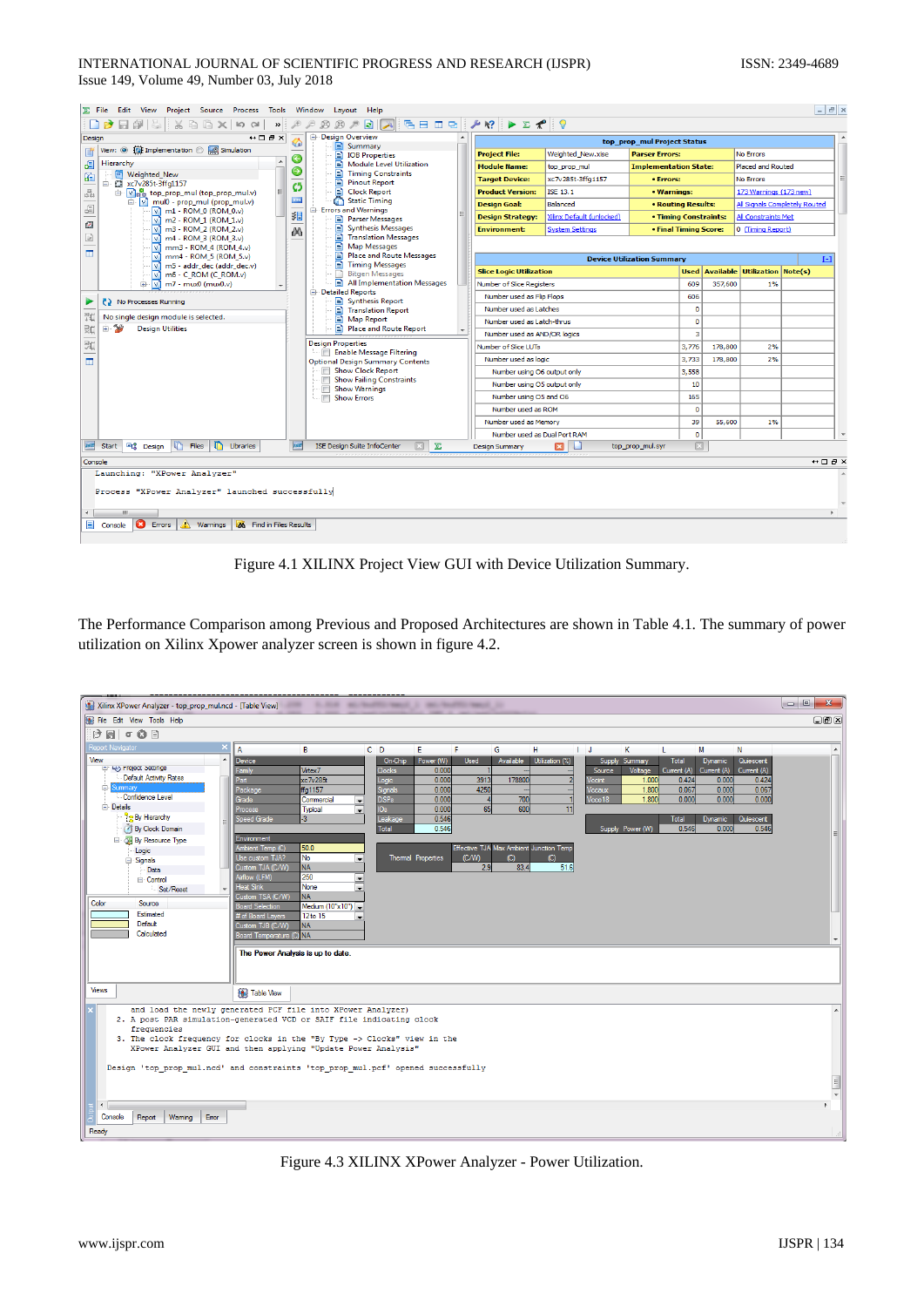| Device utilization summary:                            |                |        |                              |                |  |
|--------------------------------------------------------|----------------|--------|------------------------------|----------------|--|
| Selected Device : 7v285tffq1157-3                      |                |        |                              |                |  |
| Slice Logic Utilization:                               |                |        |                              |                |  |
| Number of Slice Registers:                             |                |        | 606 out of 357600 0%         |                |  |
| Number of Slice LUTs:                                  |                |        | <b>3883</b> out of 178800 2% |                |  |
| Number used as Logic:                                  |                |        | 3844 out of 178800 2%        |                |  |
| Number used as Memory:                                 |                |        | 39 out of 55600 0%           |                |  |
| Number used as SRL:                                    | 39             |        |                              |                |  |
| Slice Logic Distribution:                              |                |        |                              |                |  |
| Number of LUT Flip Flop pairs used:                    | 4049           |        |                              |                |  |
| Number with an unused Flip Flop:                       |                |        | 3443 out of 4049 85%         |                |  |
| Number with an unused LUT:                             |                |        | 166 out of 4049 4%           |                |  |
| Number of fully used LUT-FF pairs: 440 out of 4049 10% |                |        |                              |                |  |
| Number of unique control sets:                         | $\overline{5}$ |        |                              |                |  |
| IO Utilization:                                        |                |        |                              |                |  |
| Number of IOs:                                         | 67             |        |                              |                |  |
| Number of bonded IOBs:                                 |                |        | 65 out of 600 10%            |                |  |
|                                                        |                |        |                              |                |  |
| Specific Feature Utilization:                          |                |        |                              |                |  |
| Number of BUFG/BUFGCTRLs:                              |                |        | 1 out of 32                  | 3 <sup>8</sup> |  |
| Number of DSP48Els:                                    | 4              | out of | 700                          | 0%             |  |

Figure 4.3 Device Utilization Summaries.

Table 1: Performance Comparison among Previous and Proposed Architectures

| Parameters  | Previous<br>Architecture[1] | Proposed<br>Architecture |
|-------------|-----------------------------|--------------------------|
| Platform    | Virtex 7                    | Virtex 7                 |
| Power $(W)$ | 2.317                       | 0.546                    |
| <b>LUTs</b> | 8654                        | 3883                     |



Figure 4.4 Comparison of Power (W)



Figure 4.5 Comparisons of Slice LUTs.

## **CONCLUSION**

In this work, implementation and synthesis of proposed graph partition algorithm in order to partition a multiple constant multiplier design has done using distributed arithmetic. Graph Partitioning is an essential problem since it finds broad applications in many designing domains, including scientific computing, VLSI design and task scheduling. One important application is the reordering of sparse matrices. The fundamental objective of this work is a new MCM algorithm that achieves significantly better results than previous methods based on comparison and results analysis. The area and power efficient weighted partitioning for fast MCC calculations framework